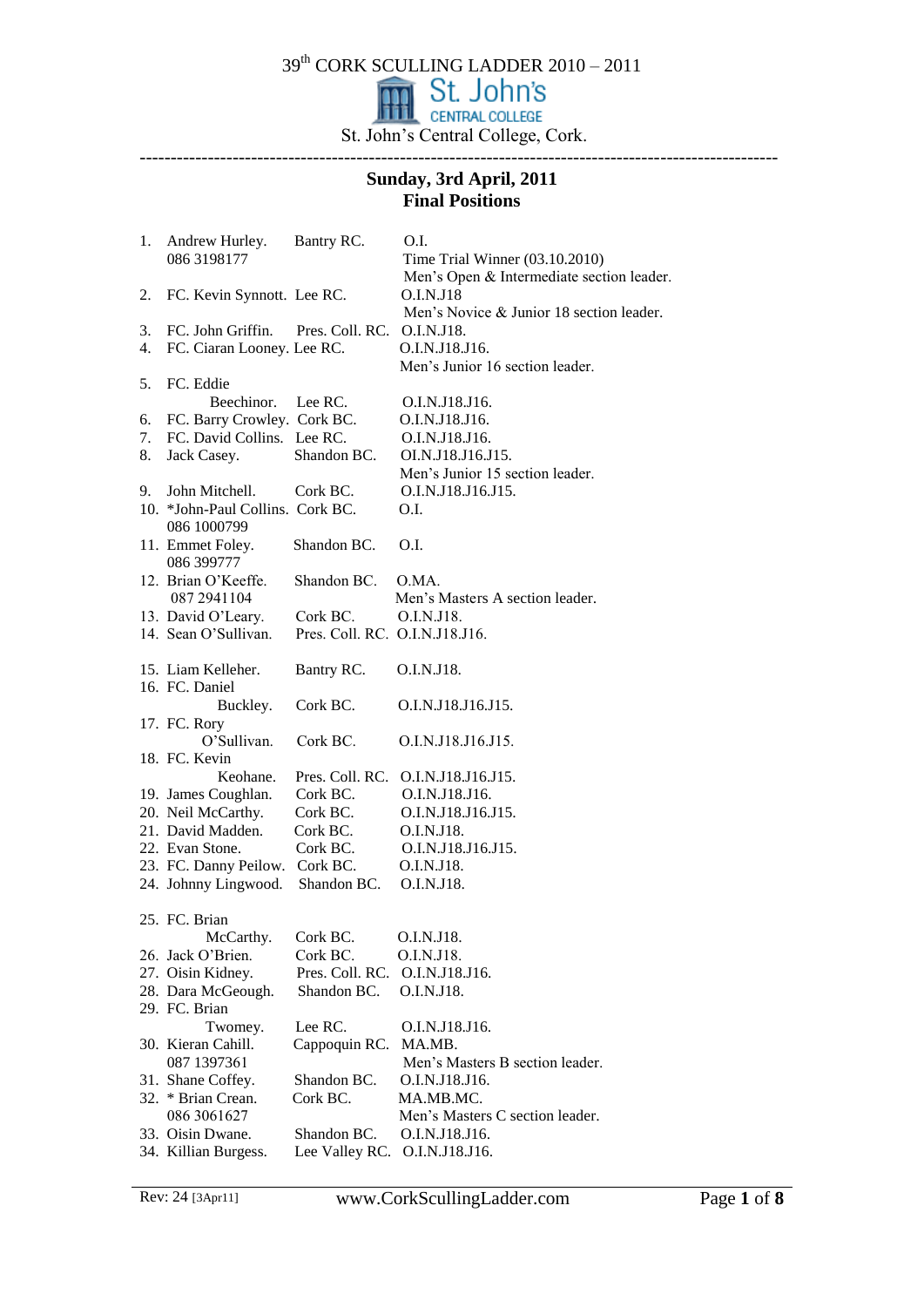|  | 35. FC. James                                   |                           |                                       |  |
|--|-------------------------------------------------|---------------------------|---------------------------------------|--|
|  | $O'$ Leary.                                     | Cork BC.                  | O.I.N.J18.J16.J15.                    |  |
|  | 36. Donnchadh                                   |                           |                                       |  |
|  | O'Sullivan.                                     | Cork BC.                  | O.I.N.J18.                            |  |
|  | 37. FC. Peter Kelleher. Bantry RC.<br>38. Karen |                           | O.I.N.J18.J16.J15.                    |  |
|  | Corcoran-O'Hare.                                | Shandon BC.               | WO.WI.WN.WMA.                         |  |
|  | 087 2549824                                     |                           | Women's Time Trial                    |  |
|  |                                                 |                           | Winner (03.10.2010).                  |  |
|  |                                                 |                           | Women's Open, Intermediate,           |  |
|  |                                                 |                           | Novice & Masters A section            |  |
|  |                                                 |                           | leader.                               |  |
|  | 39. FC. Alex Vickery.                           | Bantry RC.                | O.I.N.J18.J16.J15.                    |  |
|  | 40. Alan Norberg.                               | Lee RC.                   | O.I.N.J18.J16.J15.                    |  |
|  | 41. Jim O'Halloran.                             | Cork BC.                  | MA.MB.MC.MD.ME.                       |  |
|  | 021 4373270                                     |                           | Men's Masters D & E                   |  |
|  | 42. Sean Connolly.                              | Fermoy RC.                | section leader.<br>O.I.N.J18.J16.J15. |  |
|  | 43. David Duggan.                               | Lee RC.                   | O.I.N.J18.J16.J15.                    |  |
|  | 44. Charley Murray.                             | Cork BC.                  | O.I.N.J18.J16.J15.J14.                |  |
|  |                                                 |                           | Men's Junior 14                       |  |
|  |                                                 |                           | section leader.                       |  |
|  | 45. Matt Nagle.                                 | Lee RC.                   | O.I.N.J18.J16.J15.J14.                |  |
|  | 46. * Diarmuid Fehily.                          | Cork BC.                  | MA.MB.MC.                             |  |
|  | 086 087 2330                                    |                           |                                       |  |
|  | 47. Ruairi Doran.                               | Cork BC.                  | O.I.N.J18.                            |  |
|  | 48. Brian Begley.                               | Bantry RC.                | O.I.N.J18.                            |  |
|  | 49. Colm Kenna.                                 |                           | Pres. Coll. RC. O.I.N.J18.J16.        |  |
|  | 50. Eoin Donnellan.                             | Fermoy RC.                | O.I.N.J18.J16.J15.                    |  |
|  | 51. Tadgh Buckley.                              | Lee Valley RC. O.I.N.J18. |                                       |  |
|  | 52. Clodagh Deasy.                              | Cork BC.                  | WO.WI.WN.WJ18.                        |  |
|  | 53. Gillian Beatty.                             | Shandon BC.               | WO.WI.                                |  |
|  | 086 3719025                                     |                           |                                       |  |
|  | 54. Pat Peilow.<br>021 4293583                  | Cork BC.                  | MA.MB.MC.                             |  |
|  | 55. James O'Mahony.                             | Fermoy RC.                | O.I.N.J18.J16.J15.                    |  |
|  | 56. John Higgins.                               | Pres. Coll. RC.           | O.I.N.J18.J16.J15.                    |  |
|  | 57. Michael O'Halloran. Cork BC.                |                           | O.I.N.J18.                            |  |
|  | 58. Mike Griew.                                 | Shandon BC.               | MA.MB.MC.MD.                          |  |
|  | 59. FC. Stephen Murphy.                         |                           |                                       |  |
|  |                                                 | Cork BC.                  | O.I.N.J18.J16.J15.J14.                |  |
|  | 60. FC. Warren Stone.                           | Cork BC.                  | O.I.N.J18.J16.J15.J14.                |  |
|  | 61. David Synnott.                              | Lee RC.                   | O.I.N.J18.J16.J15.J14.                |  |
|  | 62. FC. Hilary                                  |                           |                                       |  |
|  | Shinnick.                                       | Fermoy RC.                | WO.WI.WN.WJ18.WJ16.                   |  |
|  |                                                 |                           | WJ15.                                 |  |
|  |                                                 |                           | Women's Junior 18, 16                 |  |
|  |                                                 |                           | & 15 section leader.                  |  |
|  | 63. Sarah Higgins.<br>64. Roisin Mertz.         | Cork BC.<br>Shandon BC.   | WO.WI.WN.WJ18.WJ16.                   |  |
|  | 65. Stephanie Kearney.                          | Lee RC.                   | WO.WI.WN.WJ18.WJ16.<br>WO.WI.WN.WJ18. |  |
|  | 66. FC. Katie Mackey.                           | Cork BC.                  | WO.WI.WN.WJ18.                        |  |
|  | 67. Niamh O'Mahony.                             | Shandon BC.               | WO.WI.WN.WJ18.WJ16.                   |  |
|  | 68. Niamh Fehily.                               | Cork BC.                  | WO.WI.WN.WJ18.                        |  |
|  | 69. Saoirse Horgan.                             | Shandon BC.               | WO.WI.WN.WJ18.WJ16.                   |  |
|  |                                                 |                           |                                       |  |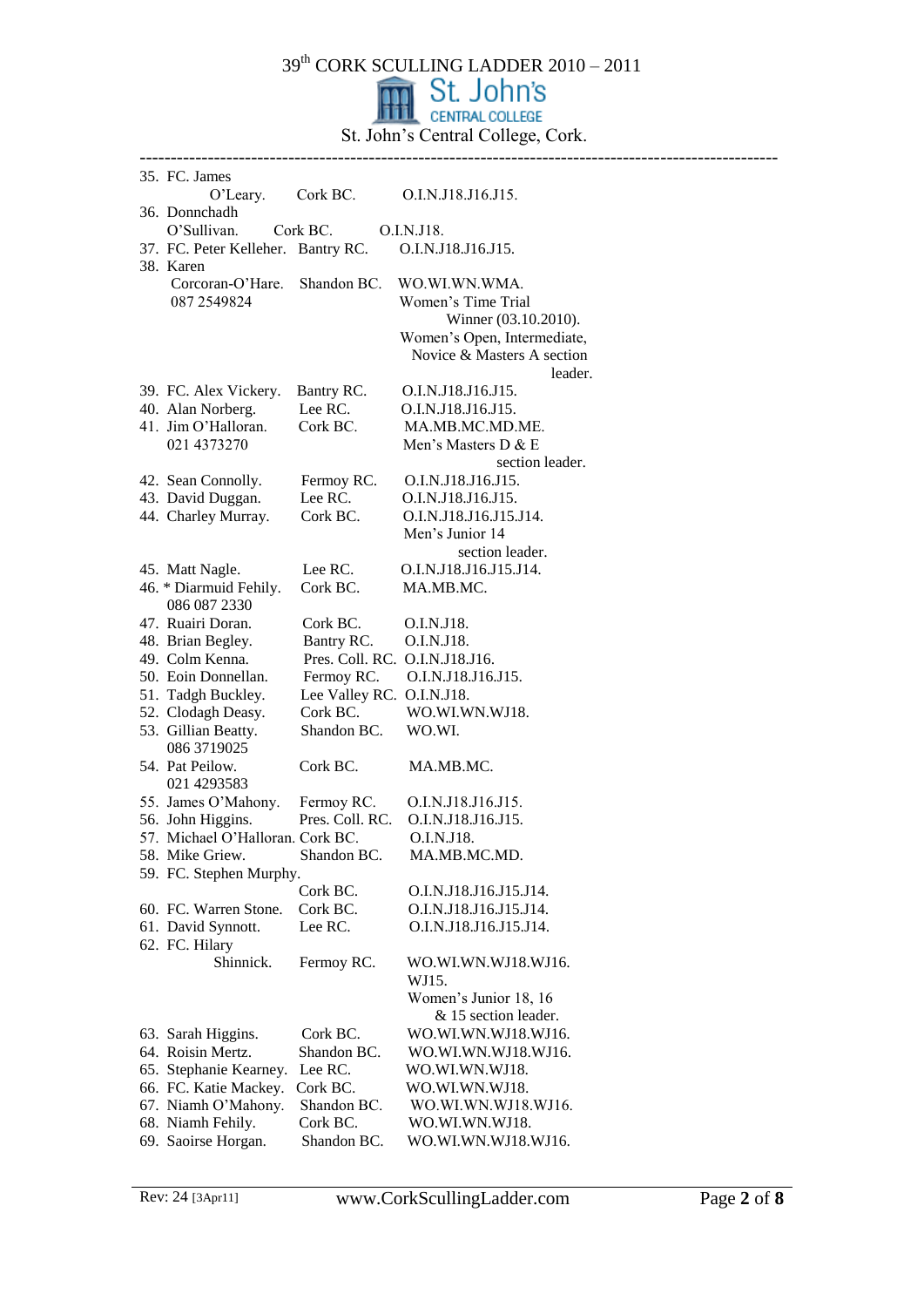

|     | 70. Fintan Sheehan.                                  | Shandon BC. O.I.N.J18.J16.     |                                            |
|-----|------------------------------------------------------|--------------------------------|--------------------------------------------|
|     | 71. Zoe Sohun.                                       | Fermoy RC.                     | WO.WI.WN.WJ18.WJ16.                        |
|     |                                                      |                                | WJ15.WJ14.                                 |
|     |                                                      |                                | Women's Junior 14                          |
|     |                                                      |                                | section leader.                            |
|     | 72. FC. Aoife O'Keeffe. Cork BC.                     |                                | WO.WI.WN.WJ18.WJ16                         |
|     |                                                      |                                | WJ15.WJ14.                                 |
|     | 73. Megan McLaughlin. Cork BC.                       |                                | WO.WI.WI.WJ18.WJ16.                        |
|     |                                                      |                                | WJ15.WJ14.                                 |
|     | 74. Claire Beechinor.                                | Lee RC.                        | WO.WI.WN.WJ18.WJ16.                        |
|     |                                                      |                                | WJ15.WJ14.WJ13.                            |
|     |                                                      |                                | Women's Junior 13                          |
|     |                                                      |                                | section leader.                            |
|     | 75. James Moroney.                                   | Cork BC.                       | O.I.                                       |
|     | 086 3891947                                          |                                |                                            |
|     | 76. Kevin Sheehan.                                   | Shandon BC.                    | O.I.N.J18.J16.J15.                         |
|     | 77. Fiona Buckley.                                   | Cork BC.                       | WO.WI.WN.WJ18.WJ16.                        |
|     | 78. FC. Liam Hennessy. Shandon BC.                   |                                | O.I.N.J18.J16.J15.J14.                     |
|     | 79. Ross Hill.                                       | Lee RC.                        | O.I.N.J18.J16.J15.J14.                     |
|     | 80. Colm O'Callaghan.                                | Lee RC.                        | O.I.                                       |
|     | 81. Evan White.                                      | Lee RC.                        | O.I.N.J18.J16.J15.                         |
|     | 82. Seamus O'Donovan. Pres. Coll. RC. O.I.N.J18.J16. |                                |                                            |
|     | 83. FC. Abi Cronin.<br>84. Leonie Hamel.             | Bantry RC.<br>Lee RC.          | WO.WI.WN.WJ18.WJ16.<br>WO.WI.WN.WJ18.WJ16. |
|     |                                                      |                                | WJ15.                                      |
|     | 85. Dervla Devine.                                   | Cork BC.                       | WO.WI.WN.WJ18.WJ16.                        |
|     |                                                      |                                | WJ15.                                      |
|     | 86. Darragh O'Callaghan. Fermoy RC.                  |                                | O.I.N.J18.J16.J15.                         |
|     | 87. Aidan Marnane.                                   | Shandon BC.                    | O.I.N.J18.J16.J15.                         |
|     | 88. FC. Darragh                                      |                                |                                            |
|     | Bennett.                                             | Bantry RC.                     | O.I.N.J18.J16.J15.                         |
|     | 89. Rory Humphries.                                  | Lee RC.                        | O.I.N.J18.J16.J15.                         |
|     | 90. Shane Tyner.                                     | Lee RC.                        | O.I.N.J18.J16.J15.J14.                     |
|     | 91. Aoibhe Luke.                                     | Cork BC.                       | WO.WI.WN.WJ18.WJ16.                        |
|     |                                                      |                                | WJ15.WJ14.                                 |
|     |                                                      |                                |                                            |
|     |                                                      |                                |                                            |
|     | 92. FC. Eimear Ryan.                                 | Fermoy RC.                     | WO.WI.WN.WJ18.WJ16.                        |
|     |                                                      |                                | WJ15.WJ14.                                 |
|     | 93. Sally Haugh.                                     | Lee RC.                        | WO.WI.WN.WJ18.WJ16.                        |
|     |                                                      |                                | WJ15.WJ14.                                 |
|     | 94. Jack Joyce.                                      | Pres. Coll. RC.<br>Shandon BC. | O.I.N.J18.<br>O.I.                         |
| 95. | Jamie Byrne.<br>086 3244380                          |                                |                                            |
|     | 96. Siobhan Power.                                   | Cork BC.                       | WO.WI.WN.WJ18.WJ16.                        |
|     |                                                      |                                | WJ15.                                      |
|     | 97. Aine O'Sullivan.                                 | Bantry RC.                     | WO.WI.WN.WJ18.                             |
|     | 98. FC. Ciara McGrath.                               | Cork BC.                       | WO.WI.WN.WJ18.WJ16.                        |
|     |                                                      |                                | WJ15.                                      |
|     | 99. John O'Neill.                                    | Shandon BC.                    | MA.MB.MC.                                  |
|     | 086 8160937                                          |                                |                                            |
|     | 100. Lauren O'Donovan. Bantry RC.                    |                                | WO.WI.WN.WJ18.WJ16.                        |
|     |                                                      |                                | WJ15.                                      |
|     | 101. FC. Aine Creedon.                               | Cork BC.                       | WO.WI.WN.WJ18.WJ16.                        |
|     |                                                      |                                | WJ15.                                      |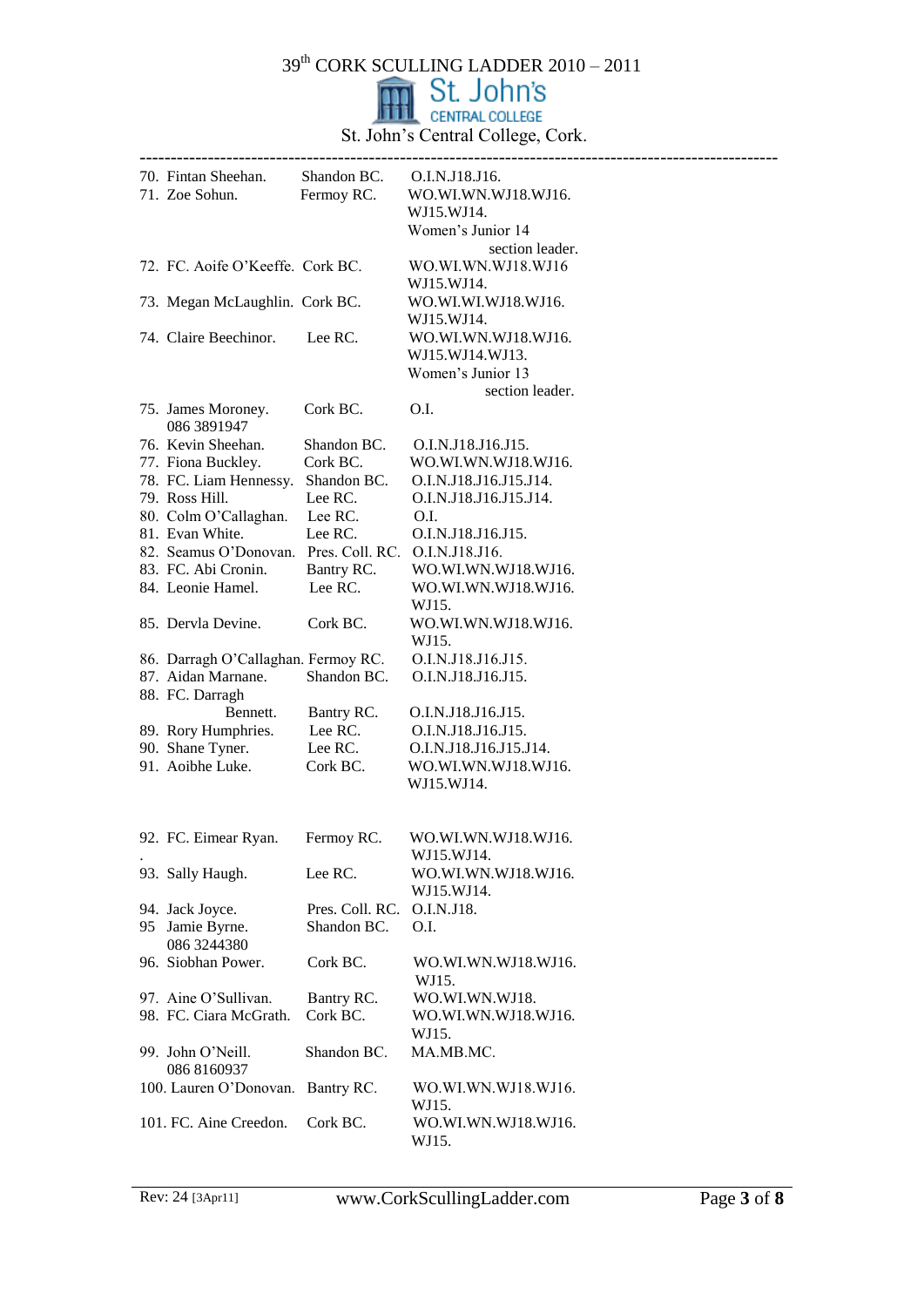

| 102. Laura Jevens.                |             | Shandon BC. WO.WI.WN.WJ18.WJ16.<br>WJ15. |
|-----------------------------------|-------------|------------------------------------------|
| 103.*Tony Corcoran.               |             | Lee Valley RC. MA.MB.MC.MD.ME.MF.        |
| 087 2551946                       |             | Men's Masters F section                  |
|                                   |             | leader.                                  |
| 104. Madeline Leggett.            | Lee RC.     | WO.WI.WN.WJ18.WJ16.                      |
|                                   |             | WJ15.WJ14.                               |
| 105. Jim Conroy.                  | Shandon BC. | MA.MB.MC.MD.ME.                          |
| 087 3244380                       |             |                                          |
| 106. FC. Linda Murphy.            | Cork BC.    | WO.WI.WN.WJ18.                           |
| 107. Adrian Spanko.               | Shandon BC. | O.I.N.J18.J16.J15.J14.                   |
| 108. Simon Kearney.               | Lee RC.     | O.I.N.J18.J16.J15.J14.                   |
| 109. Laura Kilbane.               | Cork BC.    | WO.WI.WN.WJ18.WJ16.                      |
|                                   |             | WJ15.WJ14.WJ13.                          |
| 110. Niamh                        |             |                                          |
| Sheedy-O'Sullivan. Cork BC.       |             | WO.WI.WN.WJ18.WJ16.                      |
|                                   |             | WJ15.WJ14.                               |
| 111. Laura Coleman.               | Shandon BC. | WO.WI.WN.WJ18.WJ16.                      |
| 112. Alexi Van De Burgh. Cork BC. |             | O.I.N.J18.J16.J15.J14.                   |
| 113. Peter Collins.               | Lee RC.     | O.I.N.J18.J16.J15.                       |
| 114. Rebecca Murdoch.             | Shandon BC. | WO.WI.WN.WJ18.                           |
| 115. FC. Katie O'Brien.           | Bantry RC.  | WO.WI.WN.WJ18.WJ16.                      |
|                                   |             | WJ15.                                    |
| 116. #Caroline Crowley.           | Cork BC.    | WMA.WMB.WMC.                             |
|                                   |             | Women's Master B & C                     |
|                                   |             | section leader.                          |
| 117. FC. Aishling                 |             |                                          |
| O'Sullivan.                       | Bantry RC.  | WO.WI.WN.WJ18.WJ16.                      |
|                                   |             | WJ15.                                    |
| 118. Mark Breen.                  | Lee RC.     | O.I.N.J18.                               |
|                                   |             |                                          |
|                                   |             |                                          |
| 119. Laura Harrington.            | Bantry RC.  | WO.WI.WN.WJ18.WJ16.                      |
|                                   |             | WJ15.                                    |
| 120. Holly Lingwood.              | Shandon BC. | WO.WI.WN.WJ18.WJ16.                      |
| 121. Marius Sienko.               | Shandon BC. | O.I.N.J18.J16.J15.                       |
| 122. FC. Jamie                    |             |                                          |
| O'Sullivan.                       | Bantry RC.  | O.I.N.J18.J16.J15.                       |
| 123. FC. Lauren                   |             |                                          |
| Mai Connolly.                     | Cork BC.    | WO.WI.WN.WJ18.WJ16.                      |
|                                   |             | WJ15.WJ14.                               |
| 124. Adam Fisher.                 | Fermoy RC.  | O.I.N.J18.J16.J15.                       |
| 125. Colin Walsh.                 | Shandon BC. | O.I.N.J18.J16.J15.                       |
| 126. FC. Charlie                  |             |                                          |
| O'Mahony.                         | Bantry RC.  | O.I.N.J18.J16.J15.                       |
| 127. Emer Fitzgerald.             | Cork BC.    | WO.WI.WN.                                |
| 128. Deanna Tenison.              | Lee RC.     | WO.WI.WN.WJ18.WJ16.                      |
|                                   |             | WJ15.                                    |
| 129. Rosie Alshire.               |             | Lee Valley RC. WO.WI.WN.WJ18.WJ16.       |
| 130. Ray Connolly.                | Cork BC.    | MA.MB.MC.                                |
| 131. Saoirse O'Brien.             | Shandon BC. | WO.WI.WN.WJ18.WJ16.                      |
|                                   |             | WJ15.                                    |
| 132. Neasa Cooke.                 |             | Lee Valley RC. WO.WI.WN.WJ18.WJ16.       |
| 133. Brenda Murphy.               | Cork BC.    | WO.WI.WN.                                |
| 134. Ciara                        |             |                                          |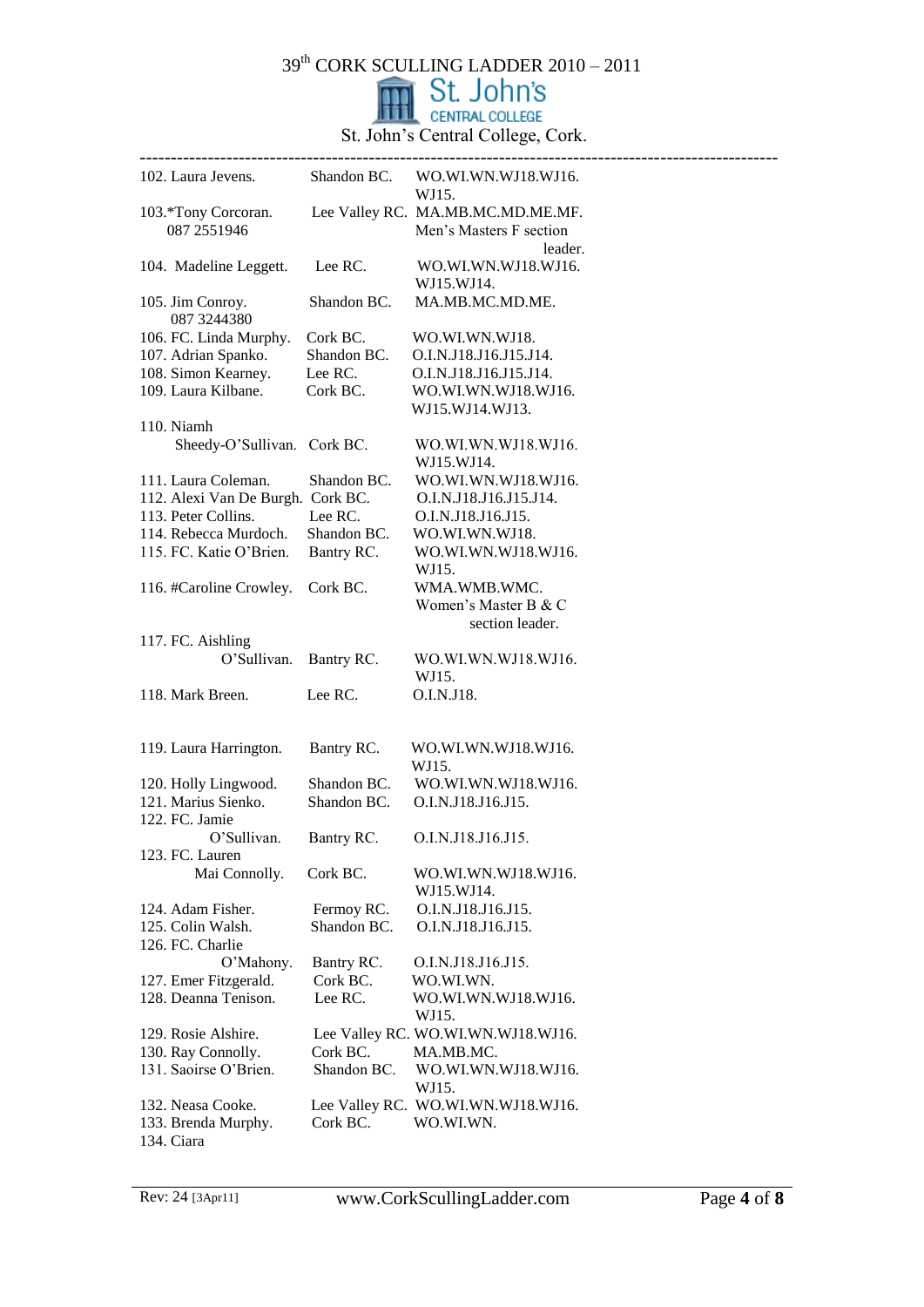

| O'Kelly-Lynch.                       | Shandon BC. | WO.WI.WN.WJ18.                                                    |
|--------------------------------------|-------------|-------------------------------------------------------------------|
| 135. Emmet O'Sullivan.               | Shandon BC. | O.I.N.J18.J16.J15.J14.J13.                                        |
|                                      |             | Men's Junior 13 section leader.                                   |
| 136. David Murphy.                   | Shandon BC. | O.I.N.J18.J16.J15.J14.J13.                                        |
| 137. Leah McCurtain.                 | Shandon BC. | WO.WI.WN.WJ18.WJ16.<br>WJ15.                                      |
| 138. Ronan Byrne.                    | Shandon BC. | O.I.N.J18.J16.J15.J14.J13.J12.<br>Men's Junior 12 section leader. |
| 139. Liz Buckley.                    | Cork BC.    | WMA.WMB.WMC.                                                      |
| 140. Ciara Quinlan.                  | Cork BC.    | WMA.                                                              |
| 141. Catriona Dorgan.<br>085 7239543 | Shandon BC. | WO.WI.WMA.                                                        |
| 142. FC. Elaine                      |             |                                                                   |
| O'Sullivan.                          | Cork BC.    | WO.WI.WN.WJ18.WJ16.                                               |
|                                      |             | WJ15.WJ14.WJ13.WJ12.                                              |
|                                      |             | Women's Junior 12                                                 |
|                                      |             | section leader.                                                   |
| 143. Aoife Quinlan.                  | Cork BC.    | WMA.                                                              |
|                                      |             |                                                                   |
| 144. Seamus Quain.                   | Shandon BC. | MA.MB.MC.MD.ME.                                                   |
| 086 3244380                          |             | MF.MG.MH.                                                         |
|                                      |             | Men's Masters G & H                                               |
|                                      |             | section leader.                                                   |
| 145. Daisy Calnan.                   | Shandon BC. | WO.WI.WN.WJ18.WJ16.                                               |
| 146. Zoe Kampff.                     | Shandon BC. | WO.WI.WN.WJ18.WJ16.                                               |
|                                      |             | WJ15.                                                             |
| 147. Niall O'Donovan.                | Bantry RC.  | O.I.N.J18.                                                        |
| 148. Leo Udaltsov.                   | Shandon BC. | O.I.N.J18.J16.J15.J14.                                            |
| 149. Mark Spitere.                   | Shandon BC. | O.I.N.J18.J16.J15.J14.                                            |
| 150. Ruth Heylin.                    | Shandon BC. | WO.WI.WN.WJ18.WJ16.                                               |
|                                      |             | WJ15.                                                             |
| 151. Ronan Hill.                     | Lee RC.     | O.I.N.J18.J16.                                                    |
| 152. Nina Hurley.                    | Cork BC.    | WO.WI.WN.                                                         |
| 153. Noreen O'Sullivan.              | Cork BC.    | WMA.WMB.WMC.                                                      |
| 154. Triona McGrath.                 | Cork BC.    | WMA.                                                              |
| 155. Karen Jeffers.                  | Cork BC.    | WO.WI.WN.                                                         |
| 156. Maine Joyce.                    | Lee RC.     | WO.WI.WN.WJ18.WJ16.                                               |
|                                      |             | WJ15.                                                             |
| 157. Mia Kovacs.                     | Cork BC.    | WO.WI.WN.WJ18.WJ16.                                               |
|                                      |             | WJ15.WJ14.WJ13.WJ12.                                              |
|                                      |             | WJ11.                                                             |
|                                      |             | Women's Junior 11                                                 |
|                                      |             | section leader.                                                   |
| 158. Marie Pigott.                   | Bantry RC.  | WO.WI.WN.                                                         |
| 086 1000799                          |             |                                                                   |
| 159. NFC. Barry                      |             |                                                                   |
| Connolly.                            | Cork BC.    | O.I.N.J18.J16.J15.J14.J13.J12.J11.                                |
|                                      |             | Men's Junior 11                                                   |
|                                      |             | section leader.                                                   |
| 160. Rose                            |             |                                                                   |
| Marie O'Leary.                       | Cork BC.    | WO.WI.WN.                                                         |
| 161. Clare Synnott.                  | Lee RC.     | WO.WI.WN.WJ18.WJ16.                                               |
|                                      |             | WJ15.WJ14.WJ13.WJ12.                                              |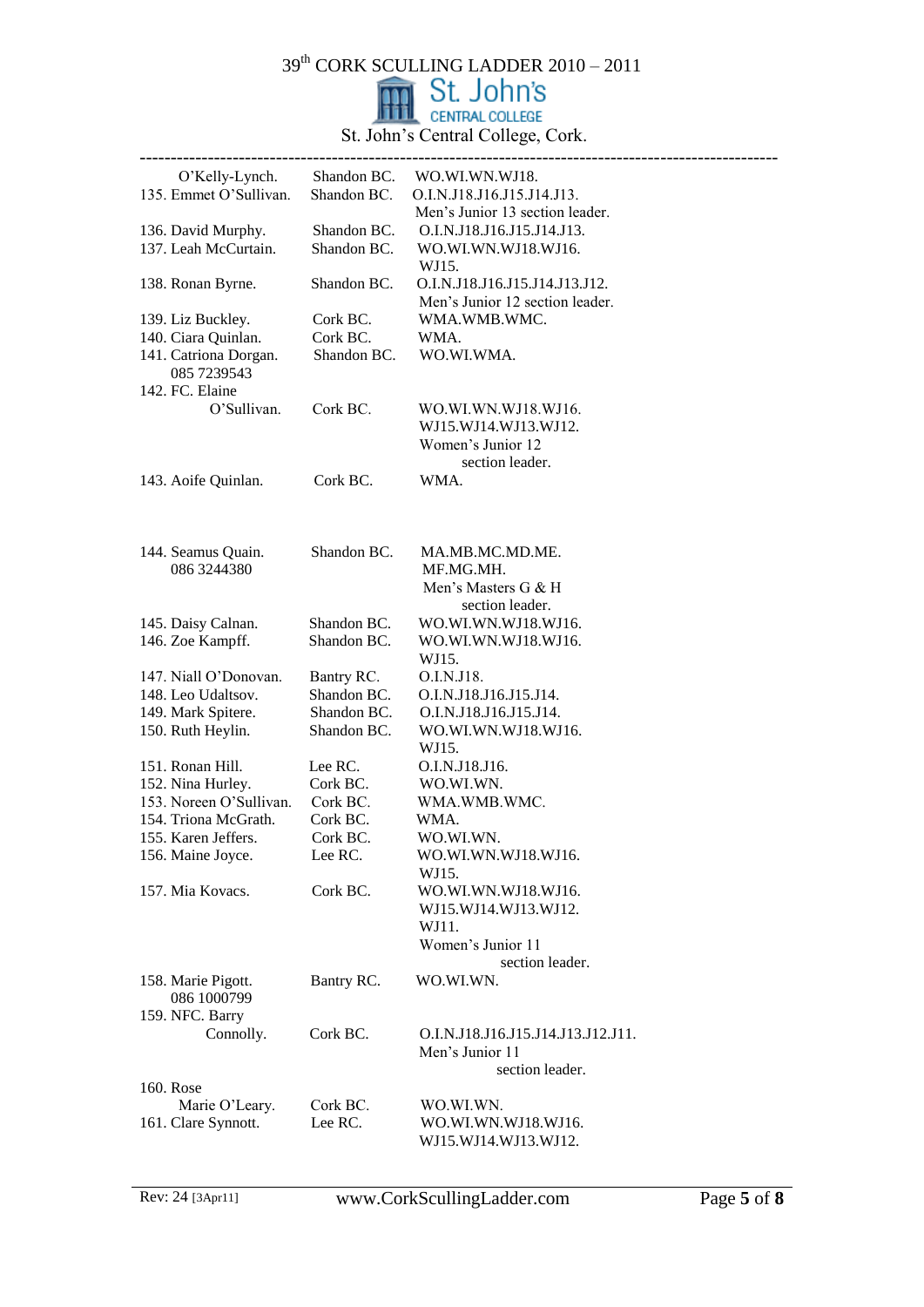|  | <b>m</b> St. John's               |
|--|-----------------------------------|
|  | <b>TTTL</b> CENTRAL COLLEGE       |
|  | St. John's Central College, Cork. |

|                     |                            | WJ11.                                      |
|---------------------|----------------------------|--------------------------------------------|
| 162. David Sheehan. | Cork BC.                   | O.L.                                       |
| 163. Kevin Neville. | Pres. Coll. RC. O.I.N.J18. |                                            |
| 164. Katie O'Neill. |                            | Fermoy RC. WO.WI.WN.WJ18.WJ16.             |
|                     |                            | WJ15.WJ14.                                 |
| 165. NFC. Andy      |                            |                                            |
|                     |                            | Harrington. Shandon BC. O.I.N.J18.J16.J15. |
|                     |                            |                                            |

\* : former Cork Sculling Ladder overall winner.

# : former Cork Sculling Ladder women's overall winner.

FC : free challenge.

NFC : no free challenge.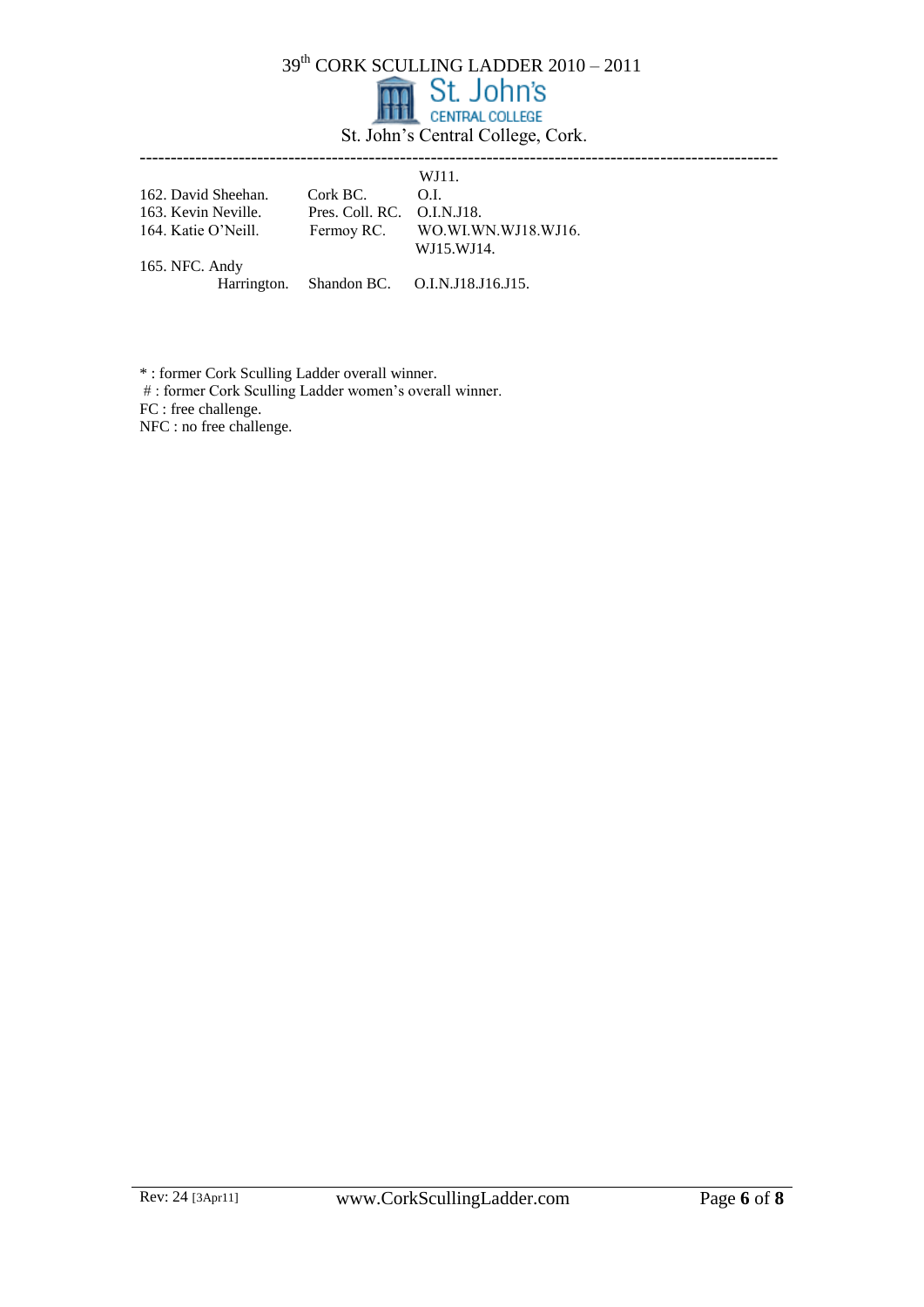

#### CONTACT TELEPHONE / MOBILE NUMBERS

#### **Bantry Rowing Club**

Matt Murphy. (h) 027 50504 (m) 087 2479012. Marie Pigott (m) 086 1000799. Liam Young. (m) 087 2821856. (h) 027 50263.

> **Cappoquin Rowing Club**  Kieran Cahill. (m) 087 1397361.

#### **Cork Boat Club**

Terence McGrath. (m) 087 8298019. Dan Buckley. (m) 086 2594721. John McCarthy. (m) 087 6778548. Jer Field. (m) 086 1091755. Martin Kilbane. (m) 086 8558305.

#### **Fermoy Rowing Club**

Pat O'Mahony. (m) 085 1741657. Steven Donnellan. (m) 087 6247904. Paul Fisher (m) 087 4155482.

### **Lee Rowing Club**

Stewart Davis. (m) 086 8879445. Laura Teehan. (m) 086 075 1517. Eddie Davis. (m) 086 2638758.

**Lee Valley Rowing Club**  John Burgess. (m) 086 8673045.

### **Presentation College Rowing Club**

Fran Keane. (m) 087 2956885. (business) 021 4272743. Eoin Hennessy. (m) 086 8053085. Brian O'Keeffe. (m) 087 2941104. Michael Hennessy. (m) 087 2369731.

### **Shandon Boat Club**

Brian O'Flynn. (m) 087 2366260. Jim Conroy. (m) 086 3885563. David O'Donovan. (m) tbc. John Sheehan. (m) 087 9384213.

**UCC Rowing Club**  William Ryan. (m) 086 3947537.